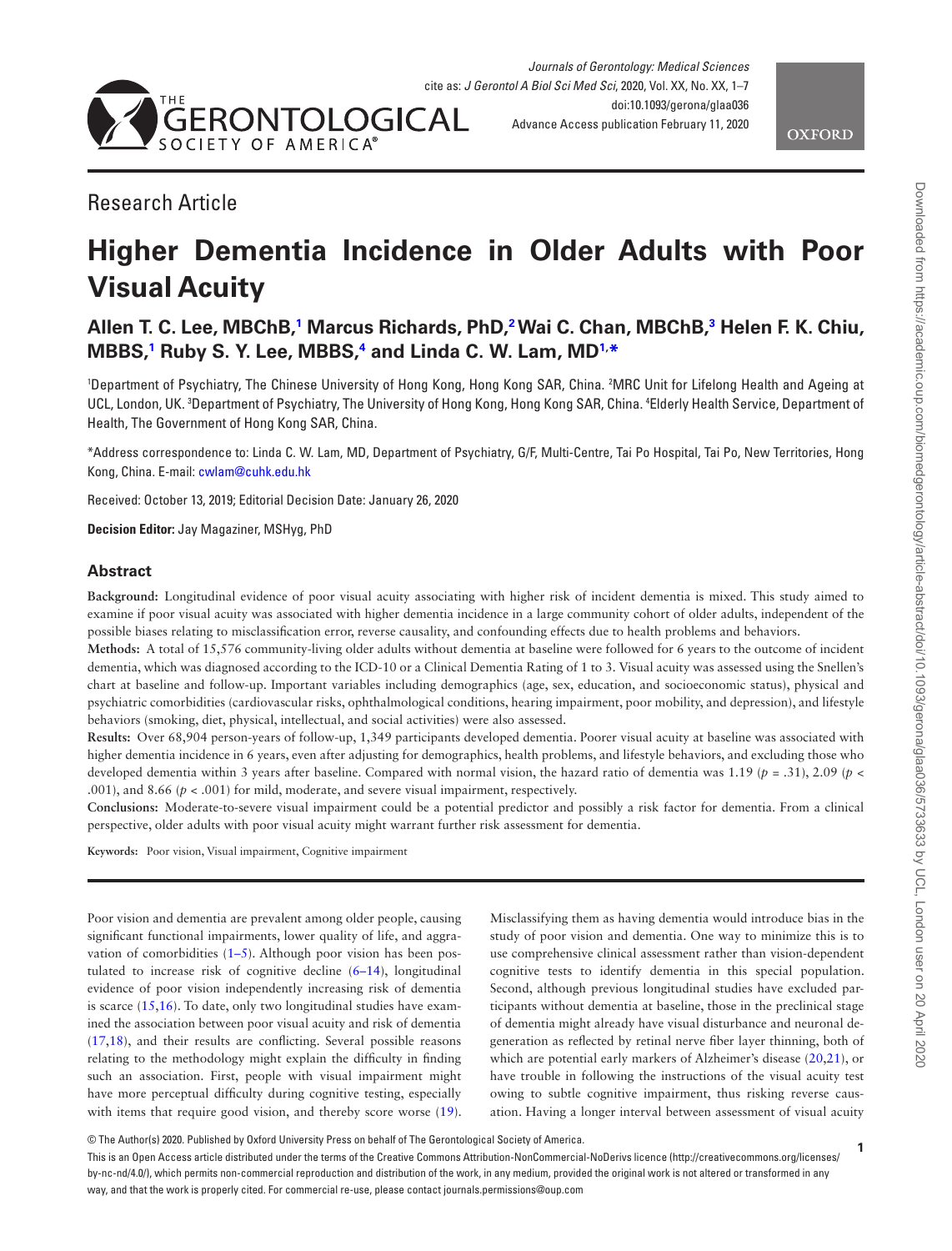and diagnosis of dementia and excluding those who developed dementia shortly after baseline might help minimize the possibility of reverse causation. Third, people with poor vision might experience more difficulties in accessing services for their health problems and in participating in physical, intellectual, and social activities [\(22](#page-6-7)). Whether poor visual acuity increases the risk of dementia independent of these health conditions and behaviors, which themselves have already been shown to be associated with dementia, requires further investigation.

Based on a large well-characterized cohort of community-living older Chinese adults who were free of dementia at baseline, we examined if poor visual acuity at baseline was independently associated with higher risk of incident dementia in 6 years. Our findings might support and extend the previous literature that poor vision is important to the development of dementia, and highlight the importance of including visual acuity examination in dementia risk assessment.

#### **Methods**

#### Study Design, Setting, and Participants

This longitudinal observational study was based on the Year 2005 cohort of the Elderly Health Centres (EHCs) of the Department of Health of the Government of Hong Kong, which has been described in more detail elsewhere [\(23](#page-6-8)). Briefly, this cohort was composed of a total of 18,298 Chinese individuals aged 65 years or older at inception in 2005, and was followed for 6 years to the outcome of incident dementia. During the study period, participants received annual standardized clinical assessment of cognitive status and comprehensive examination of a wide range of lifestyle behaviors, physical and psychiatric comorbidities, and sociodemographic factors at the EHCs. Those who missed the follow-up assessments at the EHCs were actively traced and interviewed by geriatric psychiatrists, or cross-checked with the Deaths Registry for the cause of death. In this study, informed consent was obtained from all individual participants, or from their relatives if they were mentally incapable of giving consent before the follow-up assessment was conducted. This study was approved by the Ethics Committee of the Department of Health of the Government of Hong Kong and the Joint Clinical Research Ethics Committee of the Chinese University of Hong Kong and the New Territories East Cluster of the Hospital Authority.

To examine the association between visual acuity and incidence of dementia while minimizing potential residual confounding due to suspected dementia, we excluded participants who were living in care homes, having Parkinson's disease, stroke, or dementia, and/or not completing the visual acuity tests at baseline. Given the potential confounding effect of lifestyle behaviors in the association between preexisting visual impairment and future development of dementia, which themselves are also associated with higher risk of incident dementia, we also excluded participants who did not provide a description of their leisure activity pattern. Thus, 15,576 individuals were included ([Supplementary Figure 1\)](http://academic.oup.com/biomedgerontology/article-lookup/doi/10.1093/gerona/glaa036#supplementary-data).

#### Assessment of Visual Acuity

Habitual visual acuity was estimated using line scores from the 20-feet Snellen's E chart mounted on a wall at the EHCs. The Snellen's chart is commonly used in clinical setting for measuring visual acuity [\(24](#page-6-9)[,25](#page-6-10)). Optical corrections were allowed during the clinical evaluation of visual acuity in this study, so participants needing eyeglasses in their daily lives were asked to look at the Snellen's chart with their

glasses on. Given the non-normal distribution, the Snellen fractions were converted to LogMAR, with a higher score indicating poorer visual acuity.

#### Identification of Dementia Cases

The outcome of this study was incident dementia in 6 years. To minimize the risk of misclassifying individuals with poor vision as having dementia due to difficulty in completing vision-dependent cognitive tests, comprehensive clinical examination, including detailed history taking to look for evidence of impaired personal activities of daily living owing to a significant decline in memory and executive function rather than sensory impairments, and nonvisual cognitive testing, such as the delayed recall test and the Abbreviated Mental Test, were conducted by physicians at the EHCs at baseline and follow-up. Participants who missed these but agreed to a follow-up interview received the clinical examination and Clinical Dementia Rating by geriatric psychiatrists. Dementia was diagnosed according to the *International Statistical Classification of Diseases and Related Health Problems, Tenth Revision* (ICD-10) and a Clinical Dementia Rating (CDR) of 1 to 3 [\(26](#page-6-11),[27\)](#page-6-12). A panel of geriatric psychiatrists reviewed all the diagnosis of dementia independently. For cases whose diagnosis was uncertain or in disagreement, the principal investigator adjudicated the final diagnosis.

#### Assessment of Other Variables

Sociodemographic factors (age, sex, educational level, and socioeconomic status), physical and psychiatric comorbidities (cataract, glaucoma, diabetes, hypertension, hypercholesterolemia, heart diseases, obesity, hearing impairment, poor mobility, and depression), and lifestyle behaviors (physical, intellectual, and social activities, fruit and vegetable intake, and smoking) were examined during the assessment. Low socioeconomic status was defined as receiving social security from the government. Cataract and glaucoma were diagnosed by ophthalmologists, whereas other health problems were diagnosed by physicians, all according to the ICD-10. Obesity was defined as body mass index equal to or greater than 25 kg/m<sup>2</sup> according to the Asian references  $(28)$  $(28)$ . Hearing impairment was defined as 1- and 2-kHz loss of more than 40 decibels in the better ear during audiometric testing (Audioscope, Welch Allyn 23300). Poor mobility was defined as needing an aid to walk or being chairbound. Standardized self-reported questionnaire was used to assess the participants' lifestyle behaviors in the prior month. The leisure activity classification system has already been validated for the Hong Kong Chinese older people [\(29](#page-6-14)). Adequate amount of fruit and vegetable intake and regular participation in physical, intellectual, and social activities were defined as previously reported ([23,](#page-6-8)[30](#page-6-15)[,31](#page-6-16)).

#### Sample Size Estimation

Sample size estimation was performed using the Power and Precision software, version 3.0 (Biostat). Sample size was calculated based on estimates of incidence rate of dementia (6% in 6 years) and people with visual impairment having an odds ratio of 1.78 for cognitive decline from previous literature ([7](#page-5-0)). With alpha set at 0.05, a baseline sample of 10,000 participants would yield at least 80% power for detection of dementia at follow-up.

#### Statistical Analyses

Statistical analyses were performed using the IBM SPSS Statistics, Version 24.0 (IBM Corp). The number of participants with follow-up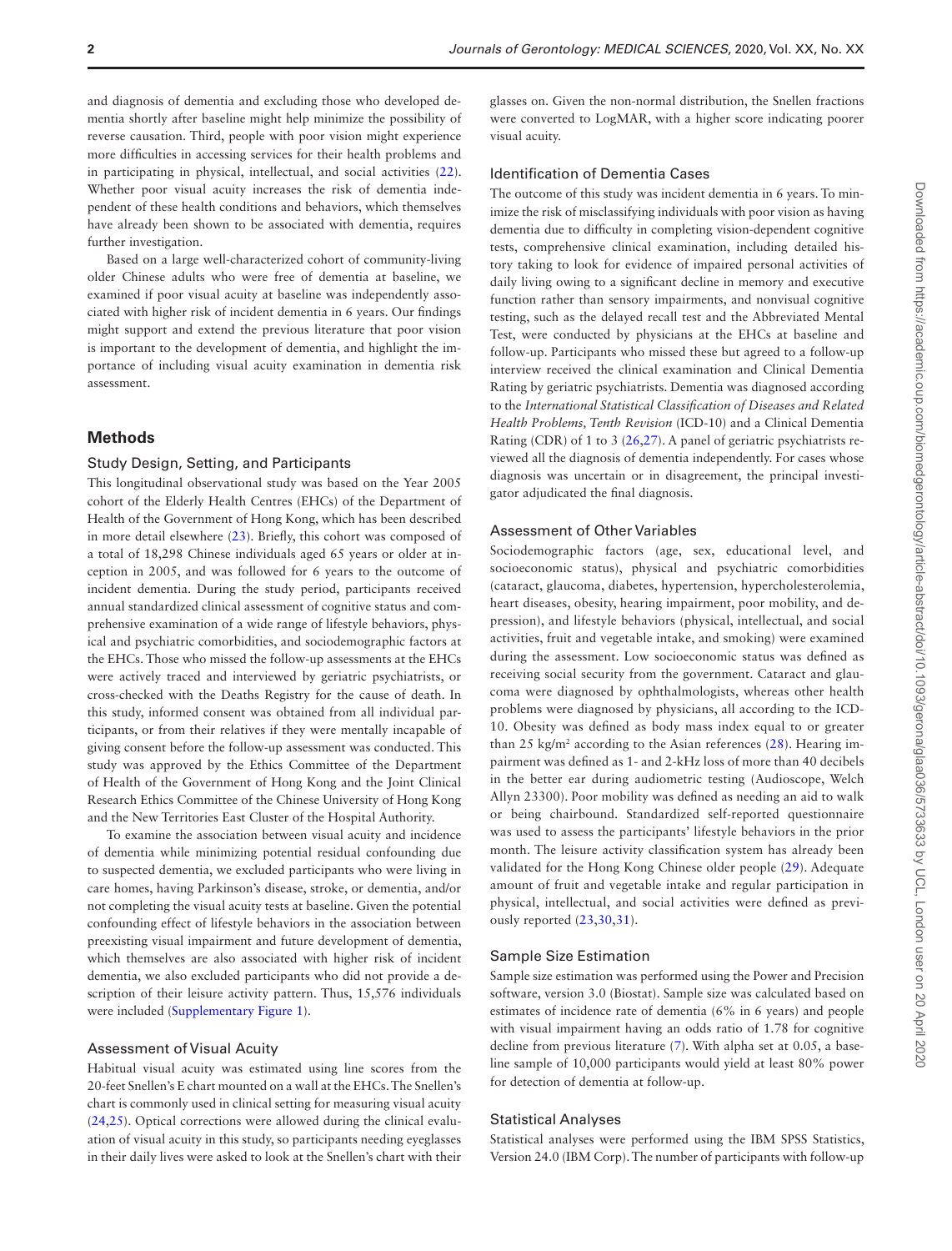over the 6-year study period was expressed as person-years, which was calculated by summing each participant's contribution of follow-up time. Comparison of visual acuity and other variables at baseline between participants with and without incident dementia was analyzed by the independent *t* test or the  $\chi^2$  test, as appropriate. Continuous variables that were not normally distributed were analyzed by the Mann–Whitney test.

To minimize the risk of reverse causality, we repeated the analysis by first selecting participants who were still free of dementia at Year 3 (ie, excluding those who developed dementia within 3 years after baseline and those who could not be confirmed to be still free of dementia by Year 3 owing to missing of the interim follow-up assessment) and then comparing the visual acuity measured at baseline between those with and without incident dementia at Years 4–6.

Cox regression analysis was performed to examine the association between poorer visual acuity at baseline and time to dementia. Model 1 was unadjusted, whereas Model 2 was adjusted for the potential confounding factors. The data was censored when the participant remained free of dementia by the time the study ended, defaulted follow-up, or died without dementia before the study ended. The hazard ratios (HRs) were computed to yield point estimates with 95% confidence intervals (95% CIs).

Sensitivity analysis was performed to ascertain whether higher incidence of dementia was associated with poorer visual acuity at baseline rather than a longitudinal decrease in visual acuity. Participants who remained free of dementia by Year 3 were selected, and the longitudinal changes of visual acuity from baseline to Year 3 were compared within and between participants with and without dementia at Years 4–6 using paired *t* test and General Linear Model repeated measures, respectively.

Based on the latest classification of visual impairment from the ICD-11, a post hoc analysis was performed to test if the risk of dementia varied among different degrees of visual impairment. Normal vision and mild, moderate, and severe visual impairments were defined as <0.3, 0.3–0.47, 0.48–0.99, and ≥1.00 LogMAR, respectively. Comparison was then made with the normal vision group to examine if mild, moderate, and severe visual impairments were associated with higher incidence of dementia. Cox regression analysis was repeated, adjusting for the same confounders in the aforementioned models.

# **Results**

A total of 15,576 participants constituted the present study sample. Nine thousand nine hundred and forty-five (63.8%) were women, and the mean age at baseline was 74.5 years (*SD*: 4.8 years). They had a median follow-up period of 5.0 years (interquartile range: 3.0– 6.0 years), contributing 68,904 person-years of follow-up over the 6-year study period. 1,349 participants (8.7%) developed incident dementia in 6 years. Compared to those who remained free of dementia, they were older and were predominantly female, with lower educational attainment and socioeconomic status, higher prevalence of physical and psychiatric comorbidities (cataract, diabetes, hypertension, heart diseases, hearing impairment, poor mobility, and depression), and lower adherence to healthy lifestyle practices (less participation in physical exercise and intellectual activities, and lower intake of fruits and vegetables; [Table 1\)](#page-2-0).

#### Visual Acuity at Baseline and Risk of Incident Dementia

At baseline, the mean visual acuity of the study sample was 0.46 LogMAR (approximate Snellen equivalent 20/58). Participants with incident dementia had poorer visual acuity at baseline than those without (0.51 [0.17] vs 0.46 [0.16], in Log MAR; *p* < .001; [Table 1](#page-2-0)). The HR of incident dementia was 15.07 (95% CI = 10.68–21.28; *p* < .001) for poorer visual acuity at baseline. After adjusting for age, sex, educational level, socioeconomic status, cataract, glaucoma, cardiovascular risks, hearing impairment, poor mobility, depression, physical exercise, intellectual activities, social activities, fruit and vegetable consumption, and smoking, the HR was 5.88 (95% CI = 4.04–8.57;  $p < .001$ ). The attenuation of HR appears

<span id="page-2-0"></span>**Table 1.** Comparison of Baseline Characteristics Between Participants With and Without Incident Dementia in 6 Years.

|                                                   | Incident Dementia |                  | $p$ Value |
|---------------------------------------------------|-------------------|------------------|-----------|
| <b>Baseline Characteristics</b>                   | No $(n = 14,227)$ | Yes $(n = 1349)$ |           |
| Age, mean $(SD)$                                  | 74.3(4.8)         | 76.4(5.2)        | $-.001$   |
| Female, $n$ (%)                                   | 8,965(63.0)       | 980 (72.6)       | $-.001$   |
| No schooling received, $n$ (%)                    | 3,659(25.7)       | 511 (37.9)       | $-.001$   |
| On social welfare, $n$ (%)                        | 1,780(12.5)       | 195(14.5)        | .04       |
| Cataract, $n$ (%)                                 | 9,063(63.7)       | 915 (67.8)       | .003      |
| Glaucoma, $n$ (%)                                 | 492 $(3.5)$       | 52(3.9)          | .45       |
| Diabetes mellitus, $n$ (%)                        | 2,112(14.8)       | 246 (18.2)       | .001      |
| Hypertension, $n$ (%)                             | 9,081(63.8)       | 943 (69.9)       | $-.001$   |
| Hypercholesterolemia, $n$ (%)                     | 6,001(42.2)       | 584 (43.3)       | .43       |
| Heart disease, $n$ (%)                            | 1,575(11.1)       | 188 (13.9)       | .001      |
| Obesity, $n$ (%)                                  | 5,390 (37.9)      | 526 (39.0)       | .43       |
| Hearing impairment, $n$ (%)                       | 3,195(22.5)       | 337 (25.0)       | .03       |
| Poor mobility, $n$ (%)                            | 988 (6.9)         | 168(12.5)        | $-.001$   |
| Depression, $n$ (%)                               | 517 (3.6)         | 73(5.4)          | .001      |
| Physical exercises, $n$ (%)                       | 7,208 (50.7)      | 550 (40.8)       | $-.001$   |
| Intellectual activities, $n$ (%)                  | 9,518 (66.9)      | 684 (50.7)       | $-.001$   |
| Social activities, $n$ (%)                        | 11,049 (77.7)     | 1,065(78.9)      | .28       |
| Adequate intake of fruits and vegetables, $n$ (%) | 7,110(50.0)       | 622(46.1)        | .007      |
| Smoking, $n$ (%)                                  | 699(4.9)          | 59(4.4)          | .38       |
| Visual acuity in LogMAR, mean (SD)                | 0.46(0.16)        | 0.51(0.17)       | $-.001$   |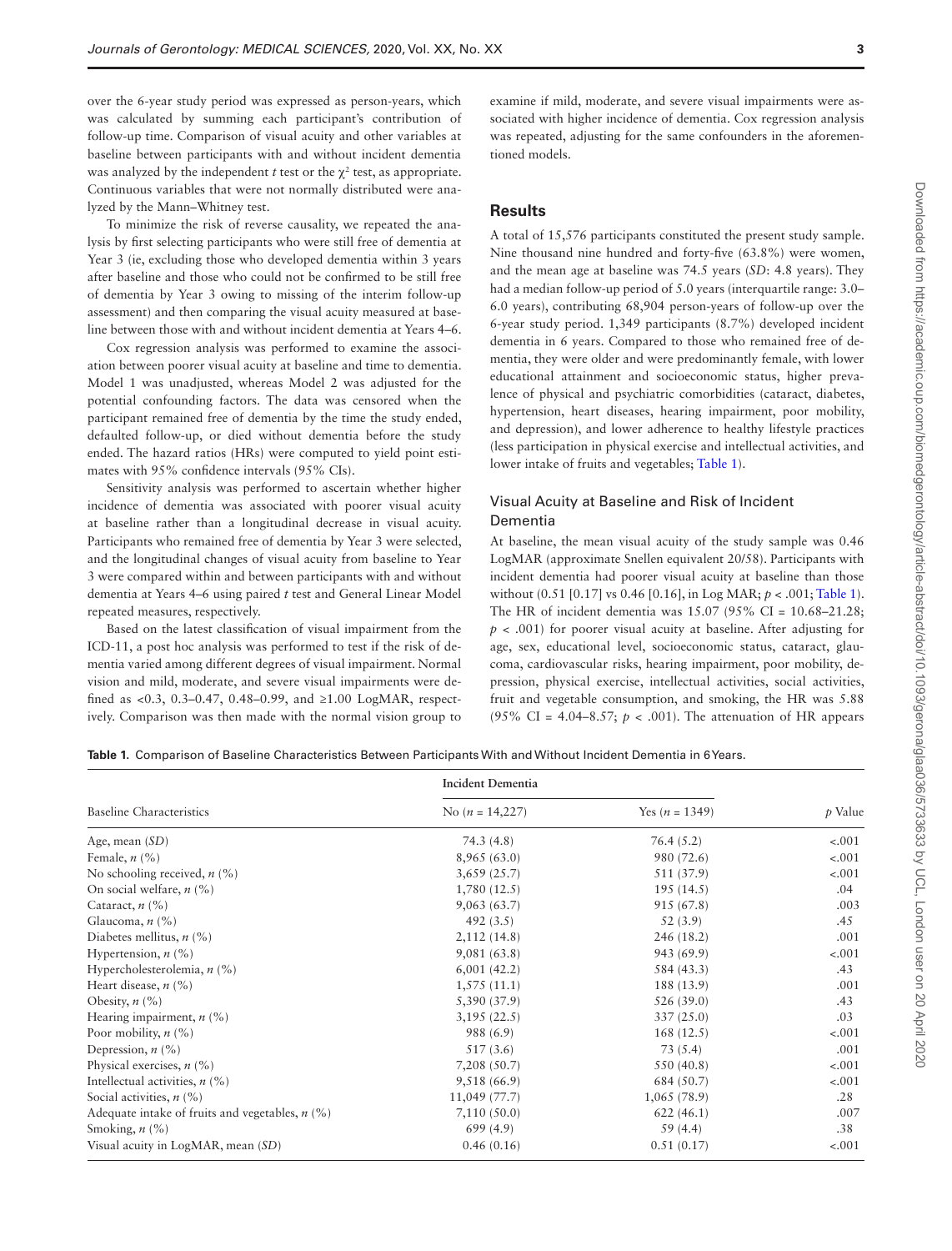to be driven mainly by age (HR =  $1.06$ ;  $95\%$  CI =  $1.05-1.07$ ; *p* < .001), sex (female; HR = 1.22; 95% CI = 1.07–1.40; *p* = .004), low educational level (HR = 1.17; 95% CI = 1.03–1.33; *p* = .01), diabetes (HR =  $1.19$ ;  $95\%$  CI =  $1.03-1.36$ ;  $p = .02$ ), hypertension (HR =  $1.13$ ;  $95\%$  CI =  $1.00-1.28$ ;  $p = .04$ ), heart diseases (HR = 1.18; 95% CI = 1.01–1.38; *p* = .04), lack of physical exercise (HR = 1.24; 95% CI = 1.11–1.39; *p* < .001), and lack of intellectual activities (HR = 1.49; 95% CI = 1.32–1.68; *p* < .001). Neither cataract (HR = 0.95; 95% CI = 0.85–1.07; *p* = .41) nor glaucoma (HR = 1.03;  $95\%$  CI = 0.78-1.36;  $p = .83$ ) was associated with a higher HR of incident dementia.

Visual acuity at baseline was compared again between participants with and without incident dementia, after excluding those who developed dementia within 3 years after baseline (*n* = 588) and those who could not be confirmed to be still free of dementia by Year 3 owing to missing of the interim follow-up assessment (*n* = 3,479). Consistent with the above finding, those with incident dementia  $(n = 761)$  had poorer visual acuity at baseline than those who remained cognitively stable ( $n = 10,748$ ) (0.51 [0.17] vs 0.45 [0.16], in LogMAR;  $p < .001$ ). The HR of incident dementia was 19.41 (95%) CI =  $12.37-30.47$ ;  $p < .001$ ) for poorer visual acuity at baseline, and 8.24 (95% CI =  $5.06-13.44$ ;  $p < .001$ ) after adjusting for the same confounding factors as above. Again, neither cataract (HR = 0.95; 95% CI = 0.81–1.11; *p* = .51) nor glaucoma (HR = 0.99; 95%  $CI = 0.68-1.45$ ;  $p = .97$ ) was associated with a higher HR of incident dementia.

#### Longitudinal Changes of Visual Acuity Prior to Onset of Dementia

Visual acuity declined significantly from baseline to Year 3 in both participants who remained cognitively stable and those who developed incident dementia at Years 4–6 ([Supplementary Figure 2](http://academic.oup.com/biomedgerontology/article-lookup/doi/10.1093/gerona/glaa036#supplementary-data)). However, there was little difference in the longitudinal changes of visual acuity between the two groups [\(Table 2](#page-3-0)); thus, the principal group difference was in visual acuity at baseline.

#### Degree of Visual Impairment at Baseline and Risk of Incident Dementia

The frequency of distribution of participants with different severities of visual impairment at baseline was described in [Table 3.](#page-4-0) Participants with normal vision or mild visual impairment at baseline were more prevalent in the cognitively stable group, whereas those with moderate or severe visual impairment were more prevalent in the incident dementia group.

However, comparing to those with normal vision, the proportion of those with mild visual impairment at baseline was higher in the incident dementia group than in the cognitively stable group (701 of 755 [92.8%] vs 8,214 of 9,646 [85.2%]; *p* < .001), with a HR of 1.56 (95% CI =  $1.17-2.06$ ;  $p = .002$ ) for incident dementia after adjusting for the confounding factors ([Table 4\)](#page-4-1). Nevertheless, we found no evidence of an association between mild visual impairment and higher

risk of dementia (HR = 1.19; 95% CI = 0.86–1.65; *p* = .31), after adjusting for the confounding factors and excluding those who developed dementia within 3 years after baseline [\(Table 5\)](#page-4-2).

For moderate and severe visual impairments, both were associated with higher risk of incident dementia over 6 years, even after adjusting for confounding factors ([Table 4](#page-4-1)) and additionally excluding participants who developed dementia within 3 years after baseline (Table 5); their HRs were 2.09 (95% CI =  $1.47-$ 2.97;  $p \lt 0.001$  and 8.66 (95% CI = 4.60–16.30;  $p \lt 0.001$ ), respectively.

# **Discussion**

In this longitudinal study of over 15,000 community-living older adults, we found an association between poorer visual acuity at baseline and higher incidence of dementia. This association was not fully explained by the rate of visual decline prior to the clinical onset of dementia, and it remained significant even after excluding those who developed dementia shortly after baseline and controlling for other health problems and lifestyle practices. More importantly, this association was present only in those with moderate-to-severe, but not mild, visual impairment. These findings suggest that poor visual acuity is an important factor in the development of dementia in older people, and from a clinical perspective, health care professionals need to be aware of older adults with poor visual acuity being at higher risk of dementia.

#### Comparison with Previous Studies

To our knowledge, this is the largest longitudinal community cohort study that shows an independent association between poor visual acuity and higher incidence of dementia. Relative to the previous studies, this study is better controlled, with various important confounders considered, and care has been taken in the study design and data analysis to minimize the possibilities of misclassification error and reverse causation. Our findings thus provide additional evidence to the existing literature on the importance of poor vision in the development of dementia.

Although previous cross-sectional studies reported an association between visual impairment and dementia, it may be that people with poor vision have higher incidence of dementia because of the confounding effects of lower participation in physical exercise and cognitively stimulating activities such as reading, which themselves are associated with higher risk of incident dementia. However, these alone do not appear to fully account for the observed association, because it remained robust after we controlled for various lifestyle behaviors. Another possibility is that a common cause, such as ageing and vascular risk factors (in particular, hypertension and diabetes), leads to the development of both visual impairment and dementia [\(32](#page-6-17),[33](#page-6-18)). However, again, the observed association remained significant after adjusting for these factors. Moreover, we found no evidence of longitudinal decline in visual acuity associating with

<span id="page-3-0"></span>**Table 2.** Longitudinal Changes of Visual Acuity Over the First 3 Years Among Participants With and Without Incident Dementia at Years 4–6

|                                | Visual Acuity in LogMAR, Mean (SD) |            | $p$ Value <sup>a</sup> | <i>p</i> Value |
|--------------------------------|------------------------------------|------------|------------------------|----------------|
| Incident Dementia at Years 4-6 | Baseline                           | Year 3     |                        |                |
| No                             | 0.45(0.16)                         | 0.47(0.17) | $-.001$                | .30            |
| Yes                            | 0.50(0.16)                         | 0.53(0.18) | $-.001$                |                |

Note: <sup>a</sup>Paired t test. <sup>b</sup>General linear model repeated measures.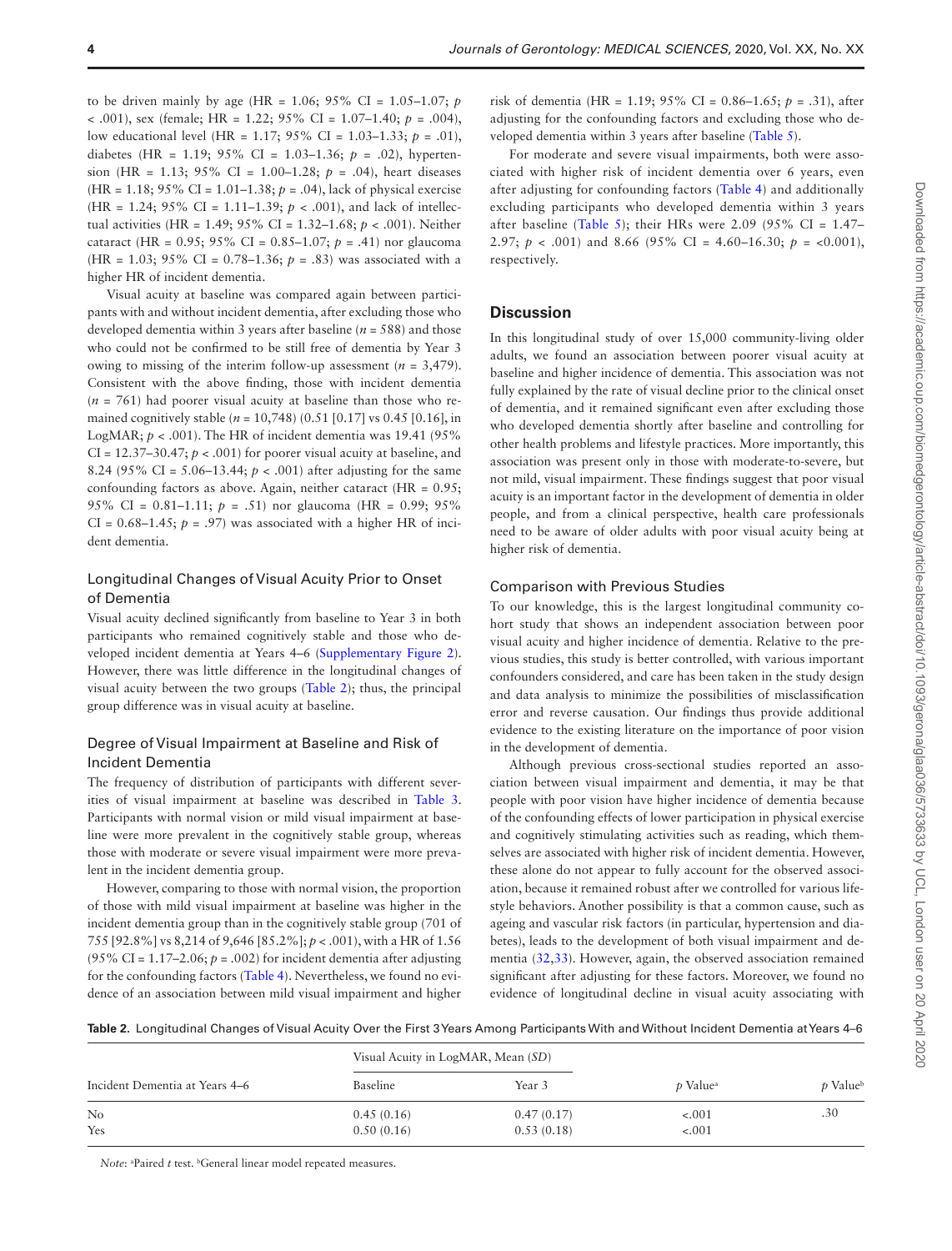| Vision at Baseline  |                           | Incident Dementia, No. (%) |                   |                             |                |
|---------------------|---------------------------|----------------------------|-------------------|-----------------------------|----------------|
|                     | Total Population, No. (%) | No $(n = 14,227)$          | Yes $(n = 1,349)$ | <i>t</i> Value <sup>a</sup> | <i>p</i> Value |
| Normal              | 1,486(9.5)                | 1,432(10.1)                | 54 (4.0)          |                             | $-.001$        |
| Mildly impaired     | 8,915 (57.2)              | 8,214(57.7)                | 701 (52.0)        | $-.001$                     |                |
| Moderately impaired | 4,714(30.3)               | 4,186(29.4)                | 528 (39.1)        | $-.001$                     |                |
| Severely impaired   | 461(3.0)                  | 395(2.8)                   | 66 (4.9)          | $-.001$                     |                |

<span id="page-4-0"></span>**Table 3.** Differences in Proportion of Participants With Different Severities of Visual Impairment at Baseline Between Those With and Without Incident Dementia in 6 Years

*Note*: <sup>a</sup>Comparison was made with the normal group using  $\chi^2$  test. <sup>b</sup>Comparison was made across all groups using  $\chi^2$  test.

<span id="page-4-1"></span>**Table 4.** HR and 95% CI of Incident Dementia Over 6 Years of Follow-up in Participants With Mild, Moderate, or Severe Visual Impairments at Baseline

| Severity of Visual Impairment at Baseline | Model 1                |                | Model $2^a$           |                |
|-------------------------------------------|------------------------|----------------|-----------------------|----------------|
|                                           | $HR (95\% CI)$         | <i>t</i> Value | $HR (95\% CI)$        | <i>p</i> Value |
| Mild                                      | $2.21(1.68 - 2.92)$    | $-.001$        | $1.56(1.17-2.06)$     | .002           |
| Moderate                                  | $3.20(2.42 - 4.23)$    | $-.001$        | $2.27(1.68 - 3.06)$   | $-.001$        |
| Severe                                    | $18.54(12.93 - 26.60)$ | $-.001$        | $10.84(6.60 - 17.81)$ | $-.001$        |

*Note*: CI = confidence interval; HR = hazard ratio.

a Adjusted for age, sex, educational level, socioeconomic status, cataract, glaucoma, cardiovascular risks, hearing impairment, poor mobility, depression, physical exercise, intellectual activities, social activities, fruit and vegetable consumption, and smoking.

<span id="page-4-2"></span>

|  |  |  |  |  |  | <b>Table 5</b> .  HR and 95% CI of Incident Dementia at Years 4–6 in Participants With Mild, Moderate, or Severe Visual Impairments at Baseline |
|--|--|--|--|--|--|-------------------------------------------------------------------------------------------------------------------------------------------------|
|--|--|--|--|--|--|-------------------------------------------------------------------------------------------------------------------------------------------------|

| Severity of Visual Impairment at Baseline | Model 1               |                | Model $2^a$         |                |
|-------------------------------------------|-----------------------|----------------|---------------------|----------------|
|                                           | $HR (95\% CI)$        | <i>t</i> Value | $HR (95\% CI)$      | <i>p</i> Value |
| Mild                                      | $1.65(1.20-2.26)$     | .002           | $1.19(0.86 - 1.65)$ | .31            |
| Moderate                                  | $2.79(2.02 - 3.85)$   | $-.001$        | $2.09(1.47-2.97)$   | $-.001$        |
| Severe                                    | $13.63(8.73 - 21.28)$ | $-.001$        | $8.66(4.60-16.30)$  | $-.001$        |

*Note*: CI = confidence interval; HR = hazard ratio.

a Adjusted for age, sex, educational level, socioeconomic status, cataract, glaucoma, cardiovascular risks, hearing impairment, poor mobility, depression, physical exercise, intellectual activities, social activities, fruit and vegetable consumption, and smoking.

higher incidence of dementia. These suggest that poor visual acuity is independently associated with higher risk of dementia.

With visual disturbances possibly developed before the clinical onset of cognitive symptoms, it may be that visual impairment is an early marker rather than a risk factor of dementia. Although the observational nature of this study does not allow us to conclude a causal relationship between the two, our findings showed that the association between poor visual acuity at baseline and higher incidence of dementia in 6 years remained robust after excluding those who developed dementia within 3 years after baseline. This is in line with the recent findings from the Salisbury Eye Evaluation Study, which suggest that worsening of vision has a stronger effect on cognitive decline than the other way round [\(13](#page-5-1)). Taken together, this evidence suggests the possibility of poor vision as a risk factor of dementia.

Interestingly, we did not find an independent association between cataract or glaucoma and higher incidence of dementia as suggested by some recent studies [\(34](#page-6-19)[,35](#page-6-20)). One possible explanation for the difference in findings is that we did not assess the onset, duration, severity and treatment of these ophthalmic conditions in this study. Previous studies show that correcting cataract with surgery is associated with better cognitive performance and increased grey matter volume in the visual cortex (36–40). With our data also showing

that moderate-to-severe, but not mild, visual impairment is associated with higher risk of dementia, it would be of interest to further examine whether early treatment of poor vision might help delay or prevent clinical manifestation of dementia in older adults.

Although the underlying mechanisms remain to be elucidated, we speculate that poor visual acuity might result in less visual input and thus attenuate the neuronal network that support cognitive processes. A number of neuroimaging studies have reported that visual impairments could potentially lead to structural changes not only within the visual cortex but also in other regions, including the hippocampus and frontal areas, and alterations in functional connectivity across different brain regions (41–46). These findings are in line of our observations that poor visual acuity might have an independent association with the development of dementia. It would be interesting to compare the risk of dementia between people with and without blindness in future studies.

#### Strengths and Limitations

This study had several strengths. We followed this large territorywide community cohort for a long time, with a low attrition rate. We used comprehensive and in-depth clinical interview to ascertain the diagnosis of dementia, and excluded those who developed dementia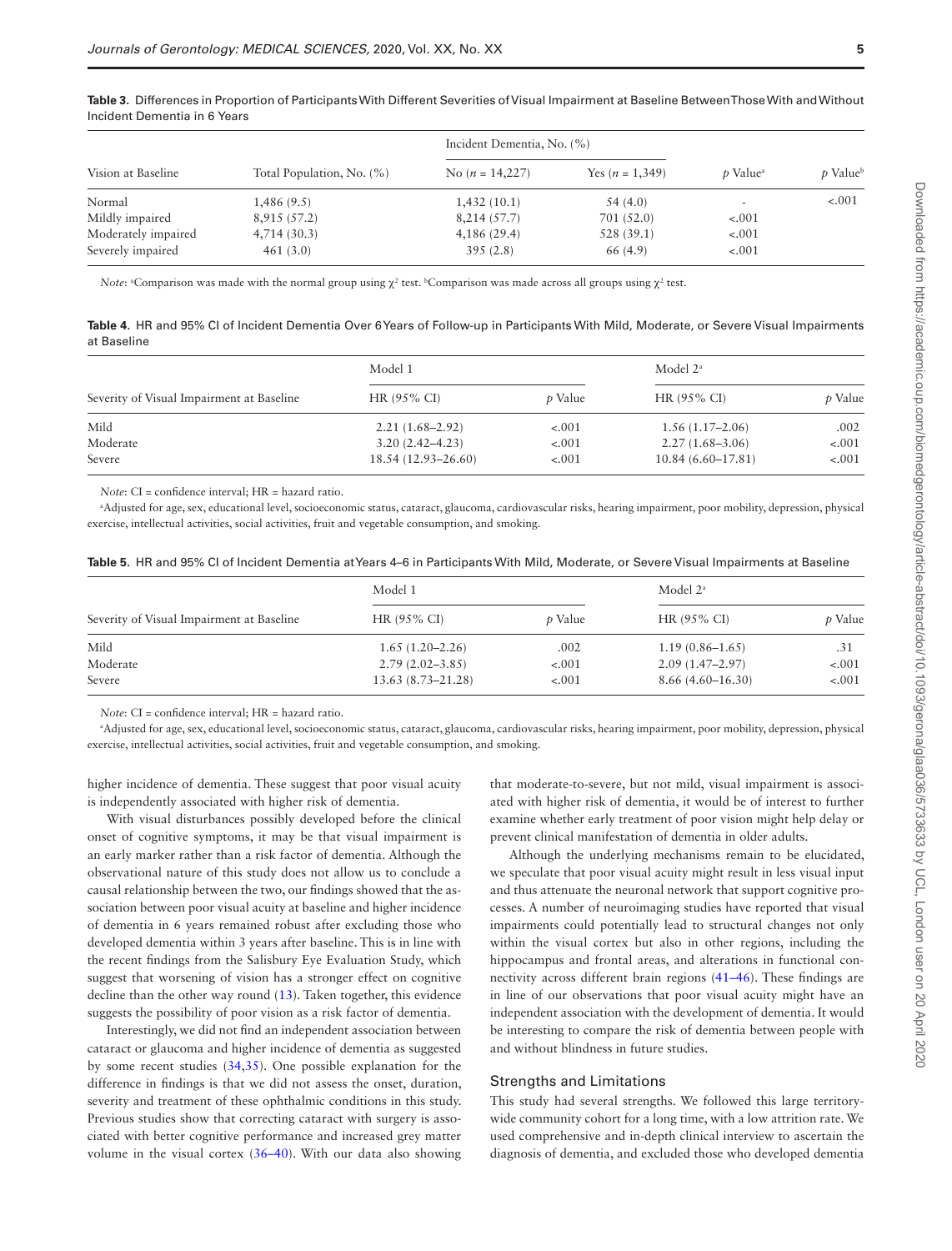shortly after baseline in the analysis. In addition, a wide range of physical health problems, sociodemographic factors, and health behaviors were included in this study.

Nevertheless, this study had some limitations. First, given the observational nature of our study, care needs to be taken when making an inference about a causal association between visual impairment and dementia. The possibility of reverse causation, although minimized in this study, could not be completely excluded because the baseline cognitive capacities, onset of poor visual acuity, and duration of wearing eyeglasses prior to this study were unknown. As dementia is likely the consequence of a lifetime of injury, with pathologies developed years if not decades before the clinical manifestation [\(47](#page-6-21),[48\)](#page-6-22), future studies involving a life course approach will be needed to delineate the relationship between visual impairment and dementia. Nevertheless, given that the previous evidence on the longitudinal association between the two has been unclear, our present findings provide some new evidence that poor vision is potentially important to the development of dementia, and support the need for further studies. Second, habitual rather than best-corrected visual acuity was examined in this study, though we speculate that the former might better reflect to the risk exposure in real life. Third, screening for other eye diseases and common causes of visual impairment in older people (such as age-related macular degeneration, diabetic retinopathy, myopia, hyperopia, and presbyopia), comprehensive eye testing (examination of visual field), genotyping (*APOE4*), and neuroimaging (PET, MRI, SPECT, and DAT scans) were not conducted. These limit us in examining if an association exists between a particular cause of visual impairment and a particular subtype of dementia. Last, one should exercise caution when generalizing our findings to older populations of other ethnicities or with more comorbidities, because our participants were ethnic Chinese, had a relatively lower educational level, and were relatively healthy.

#### **Conclusions**

Our findings support and extend the previous literature that poor visual acuity is an important factor in the understanding of dementia risk in older adults. With moderate-to-severe visual impairment being a potential predictor and possibly a risk factor for dementia in older adults, our findings suggest that those with poor visual acuity might warrant further dementia risk assessment and management. In future, trials should be conducted to test whether early correction of poor visual acuity could help slow or prevent clinical manifestation of dementia in older populations.

### **Supplementary Material**

Supplementary data is available at *The Journals of Gerontology, Series A: Biological Sciences and Medical Sciences* online.

### **Funding**

This work was supported by the Health and Health Services Research Fund of the Government of Hong Kong (grant number 09100071), which had no role in the study design; collection, analysis, and interpretation of data; writing of the report; and in the decision to submit the article for publication.

# **Conflict of Interest**

None reported.

#### **Acknowledgments**

Shelley Chan from the Elderly Health Service provided the anonymized data and cross-checked the defaulted subjects with the Deaths Registry. Ada Fung, Shelly Leung, Janette Chow, Alicia Chan, Jeanie Law, and Jonathan Liu from the Department of Psychiatry at the Chinese University of Hong Kong helped with the tracing of defaulted subjects. All staff members of the 18 EHCs and all subject participants and their family members gave their time to be involved in this study.

#### **Ethical Approval**

All procedures performed in studies involving human participants were in accordance with the ethical standards of the Ethics Committee of the Department of Health of the Government of Hong Kong and the Joint Clinical Research Ethics Committee of the Chinese University of Hong Kong and the New Territories East Cluster of the Hospital Authority, and with the 1964 Helsinki declaration and its later amendments or comparable ethical standards.

# **References**

- 1. World Alzheimer Report. 2015 The global impact of dementia. An analysis of prevalence, incidence, cost and trends. Alzheimer's Disease International. 2015. [https://www.alz.co.uk/research/WorldAlzheimerReport2015.pdf.](https://www.alz.co.uk/research/WorldAlzheimerReport2015.pdf) Accessed August 28, 2019.
- 2. Evans JR, Fletcher AE, Wormald RP, et al. Prevalence of visual impairment in people aged 75 years and older in Britain: results from the MRC trial of assessment and management of older people in the community. *Br J Ophthalmol.* 2002;86:795–800. doi: [10.1136/bjo.86.7.795](https://doi.org/10.1136/bjo.86.7.795)
- 3. Congdon N, O'Colmain B, Klaver CC, et al. Causes and prevalence of visual impairment among adults in the United States. *Arch Ophthalmol.* 2004;122:477–485. doi: [10.1001/archopht.122.4.477](https://doi.org/10.1001/archopht.122.4.477)
- 4. Court H, McLean G, Guthrie B, Mercer SW, Smith DJ. Visual impairment is associated with physical and mental comorbidities in older adults: a cross-sectional study. *BMC Med.* 2014;12:181. doi: [10.1186/](https://doi.org/10.1186/s12916-014-0181-7) [s12916-014-0181-7](https://doi.org/10.1186/s12916-014-0181-7)
- 5. Wang W, Yan W, Müller A, Keel S, He M. Association of socioeconomics with prevalence of visual impairment and blindness. *JAMA Ophthalmol.* 2017;135:1295–1302. doi: [10.1001/jamaophthalmol.2017.3449](https://doi.org/10.1001/jamaophthalmol.2017.3449)
- 6. Anstey KJ, Luszcz MA, Sanchez L. Two-year decline in vision but not hearing is associated with memory decline in very old adults in a population-based sample. *Gerontology.* 2001;47:289–293. doi: [10.1159/000052814](https://doi.org/10.1159/000052814)
- <span id="page-5-0"></span>7. Lin MY, Gutierrez PR, Stone KL, et al.; Study of Osteoporotic Fractures Research Group. Vision impairment and combined vision and hearing impairment predict cognitive and functional decline in older women. *J Am Geriatr Soc.* 2004;52:1996–2002. doi: [10.1111/j.1532-5415.2004.52554.x](https://doi.org/10.1111/j.1532-5415.2004.52554.x)
- 8. Fischer ME, Cruickshanks KJ, Schubert CR, et al. Age-related sensory impairments and risk of cognitive impairment. *J Am Geriatr Soc.* 2016;64:1981–1987. doi: [10.1111/jgs.14308](https://doi.org/10.1111/jgs.14308)
- 9. Hong T, Mitchell P, Burlutsky G, Liew G, Wang JJ. Visual impairment, hearing loss and cognitive function in an older population: longitudinal findings from the Blue Mountains eye study. *PLoS One.* 2016;11:e0147646. doi: [10.1371/journal.pone.0147646](https://doi.org/10.1371/journal.pone.0147646)
- 10. Mitoku K, Masaki N, Ogata Y, Okamoto K. Vision and hearing impairments, cognitive impairment and mortality among long-term care recipients: a population-based cohort study. *BMC Geriatr.* 2016;16:112. doi: [10.1186/s12877-016-0286-2](https://doi.org/10.1186/s12877-016-0286-2)
- 11. Chen SP, Bhattacharya J, Pershing S. Association of vision loss with cognition in older adults. *JAMA Ophthalmol.* 2017;135:963–970. doi: [10.1001/jamaophthalmol.2017.2838](https://doi.org/10.1001/jamaophthalmol.2017.2838)
- 12. Dearborn PJ, Elias MF, Sullivan KJ, Sullivan CE, Robbins MA. Poorer visual acuity is associated with declines in cognitive performance across multiple cognitive domains: the Maine-Syracuse Longitudinal Study. *J Int Neuropsychol Soc.* 2018;24:746–754. doi: [10.1017/S1355617718000358](https://doi.org/10.1017/S1355617718000358)
- <span id="page-5-1"></span>13. Zheng DD, Swenor BK, Christ SL, West SK, Lam BL, Lee DJ. Longitudinal associations between visual impairment and cognitive functioning: the